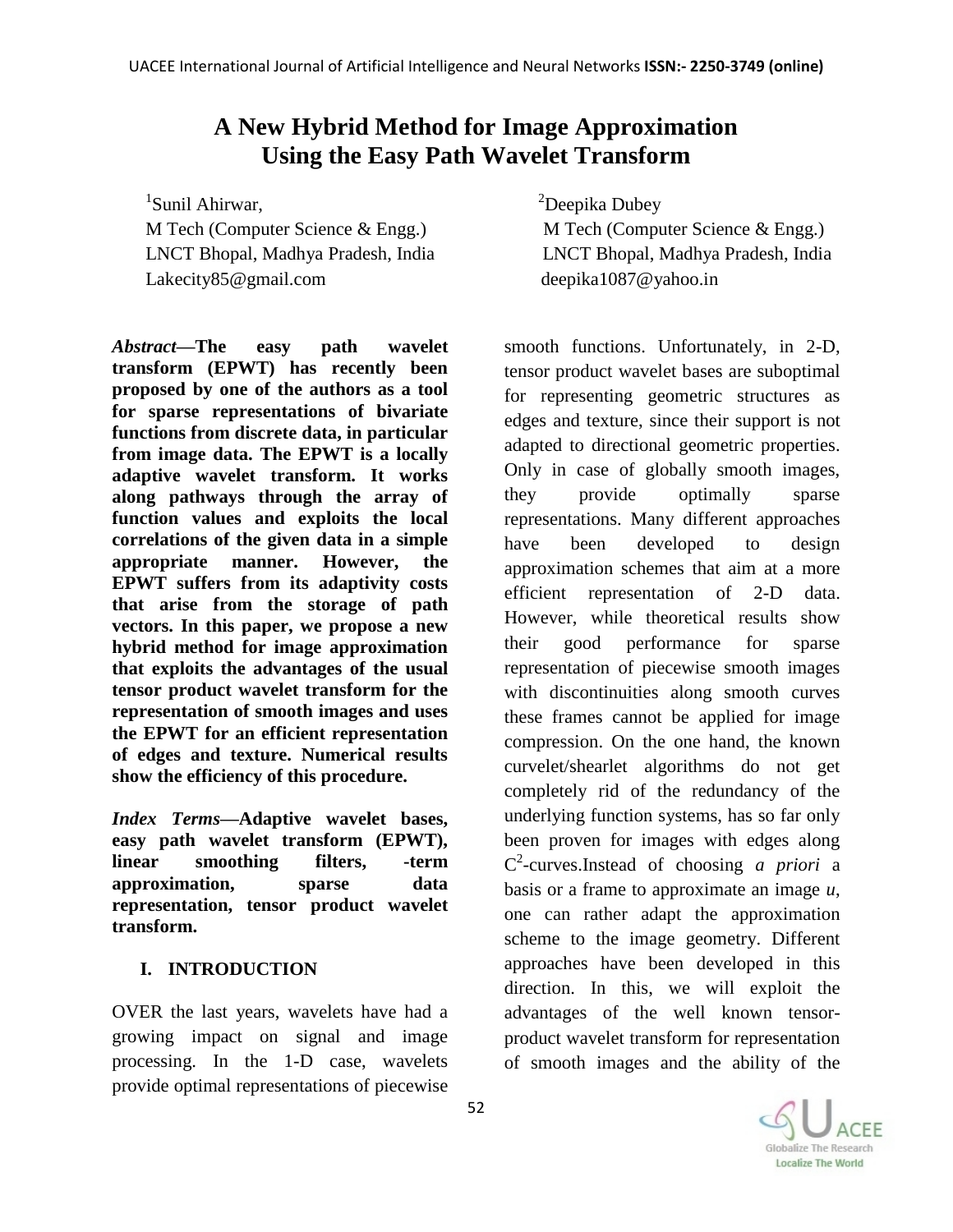adaptive EPWT to represent edges and texture in images. For that purpose, we propose a new hybrid method for image approximation that (roughly) consists of the following steps.

For a given digital image  $\mathbf{u}^0 = (\mathbf{u}^0(i,j))_{i=1,j=1}$ **N1,N2**, we first try to find a suitable separation  $\mathbf{u}^0 = (\mathbf{u}^{\text{sm}} + \mathbf{u}^{\text{r}})$ , where  $\mathbf{u}^{\text{sm}}$  is globally smooth, and the difference image contains the remaining part of the image (i.e., edges and texture). The separation will be done by a simple smoothing of  $\mathbf{u}^0$  based upon local smoothing filters. Then the usual tensor product wavelet transform is applied to the smooth image **u sm**. Here we exploit the fact that smooth functions can be optimally represented by an M–term wavelet expansion  $\mathbf{u}_M$ <sup>sm</sup>. In the next step, the EPWT is applied to the (shrunken) difference image  $\mathbf{u}^0$  **-**  $\mathbf{u}_M$ <sup>sm</sup>. Assuming that the original image **u**<sup>0</sup> is piecewise smooth, the difference image **u 0 - u<sup>M</sup> sm** contains a high number of components with very small absolute value. Therefore, we consider a shrunken version  $\tilde{\mathbf{u}}^{\text{r}} = \mathbf{S}(\mathbf{u}^0 - \mathbf{u}_M^{\text{sm}})$  possessing a smaller number of nonzero values. In our numerical experiments, we shrink the difference, such that  $\tilde{\mathbf{u}}^{\text{r}}$  contains only  $N_1N_2/4$  nonzero values. The EPWT is now applied only to the nonzero values of  $\tilde{\mathbf{u}}^{\mathbf{r}}$ , and the adaptivity costs can be strongly reduced compared with the EPWT for a full image.

Finally, we obtain a very good image approximation as a sum of the M-term wavelet expansion  $\mathbf{u}_M$ <sup>sm</sup> of the smooth image part and the N-term EPWT wavelet expansion  $\mathbf{u}^{\mathbf{r}}$  of the difference image.

## II. HYBRID-MODEL FOR IMAGE APPROXIMATION

As already mentioned in the introduction, the basic idea of the new hybrid model is to find a suitable partition of a given image into a smooth part and a remainder and to apply different wavelet transforms to these two image parts. While the smooth image is known to be optimally representable by a suitable tensor product wavelet transform, we will use the new EPWT for representation of the remainder that contains textures and edges. *A. Separation of Images* We are interested in a segmentation of our image into a "smooth" part and a remainder that contains information about edges and textures. Note that this separation issue is different from image separation problems usually considered for image denoising, where one aims to separate an image into a cartoon part, i.e., a piecewise smooth function (smooth part together with edges of finite length), and a texture part.

## *B. Tensor-Product Wavelet Transform*

Tensor-product wavelet bases are particularly efficient to approximate smooth images. For given 1-D biorthogonal wavelet bases of generated by the dual pairs , and , of scaling functions andwavelets, we consider the 2-D wavelets and the dual wavelets , , 2, 3, being defined analogously. We use the notation and analogously for . Then and are biorthogonal Riesz bases of (e.g., [17]). The fast wavelet transform is based upon filter bank algorithms. Let a function be Hölder-smooth of order in and let the -term separable wavelet approximation be obtained by keeping only the wavelet coefficients with the largest absolute value in a wavelet basis representation of Then for a sufficiently smooth wavelet basis we have where

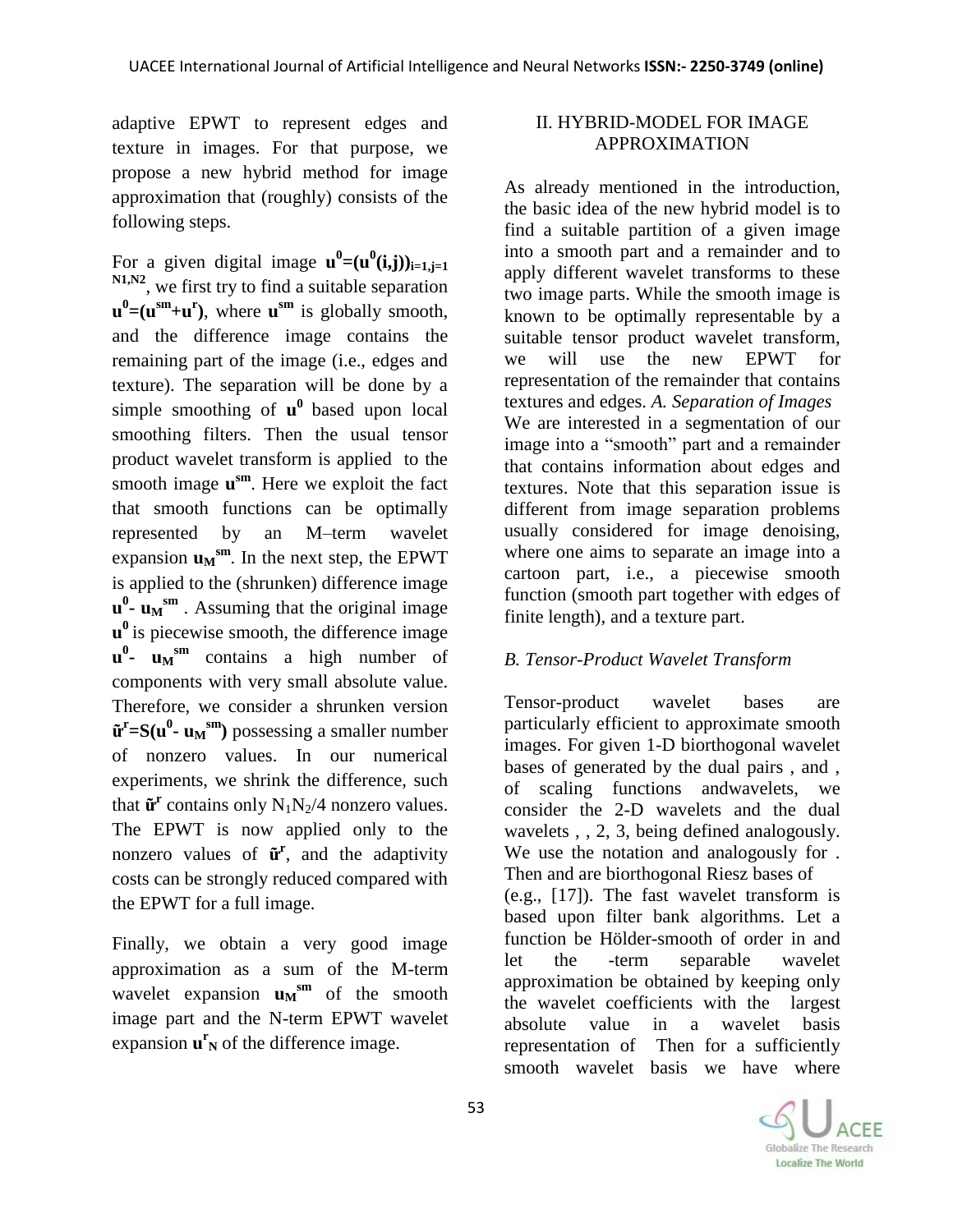denotes the -norm, see [17]. The decay exponent is optimal, i.e., tensor product wavelet bases are optimal for sparse representation of smooth images. Therefore, we apply the tensor product wavelet transform to the obtained smoothed digital image (or to a slightly different image , see Section II-D). Using only a fixed number of most significant wavelet coefficients in the wavelet representation, we obtain an approximation of after wavelet reconstruction. In our numerical experiments, we use the well-known 9/7 biorthogonal filter bank and orthonormal Daubechies wavelets. As usual, the image is then obtained by a decomposition algorithm, a shrinkage procedure and a wavelet reconstruction.

# *C. EPWT for Sparse Edge Representation*

Let be the original digital image and the  $$ term wavelet approximation of the smoothed image obtained by a linear smoothing process (and a slight modification based upon shrinkage, see Section II-D). Now we consider the difference image that mostly contains edges and texture. We want to apply a new locally adaptive wavelet transform to this difference image, the EPWT. While the EPWT has been shown to be very efficient for sparse image representation we have to keep in mind its adaptivity costs for the storage of path vectors. In order to exploit the ability of the EPWT to sparsely represent edges and texture and, at the same time, to keep adaptivity costs small, we suggest to apply the EPWT not to the complete image , but only to the part with essential image information. Supposing that the original image mainly contains piecewise regular regions, which will be hardly changed by the smoothing process, the difference image possesses many very small image values.

Therefore, we apply first a shrinkage procedure to and obtain with , where if if (1) The shrinkage parameter should be chosen dependently upon the image at hand in such a way that contains exactly nonzero image values, where . In our numerical experiments, we have taken such that has only nonzero values; these values are situated along the edges/texture of . Now we apply the EPWT only along the nonzero values of while the vanishing values remain untouched. More precisely, we only consider the partial image containing the image values corresponding to the index set

# *D. Algorithm*

Let us summarize the procedure of the new hybrid algorithm for image approximation. For illustration of the previous algorithm, we present an example, where the partial results after each step of the algorithm are displayed. The original image in Fig. 1(a) shows a 256 256-part of the image "sails." After the first step of our algorithm, we get a smoothed version , see Fig. 1(b). In this example, we have used the smoothing filter in Section II-A with and . Now we apply the second step, i.e., we calculate a difference image, keep the 16384 components with largest absolute values, and add the other values to . In this way we obtain a slightly changed smooth image, see Fig.  $1(c)$ . Compared with , it contains slightly more details; the numbers on the sails are a bit less blurry now. According to step 3 of the algorithm, we apply a wavelet shrinkage procedure with a hard threshold to , and keep only 1200 coefficients; here we use five levels of the biorthogonal 9/7-wavelet filter bank. We obtain , see Fig. 1(d). The difference image is presented in Fig. 1(e). (The image shown here contains the absolute values of the difference and is inverted, i.e., white stands for 0 and black

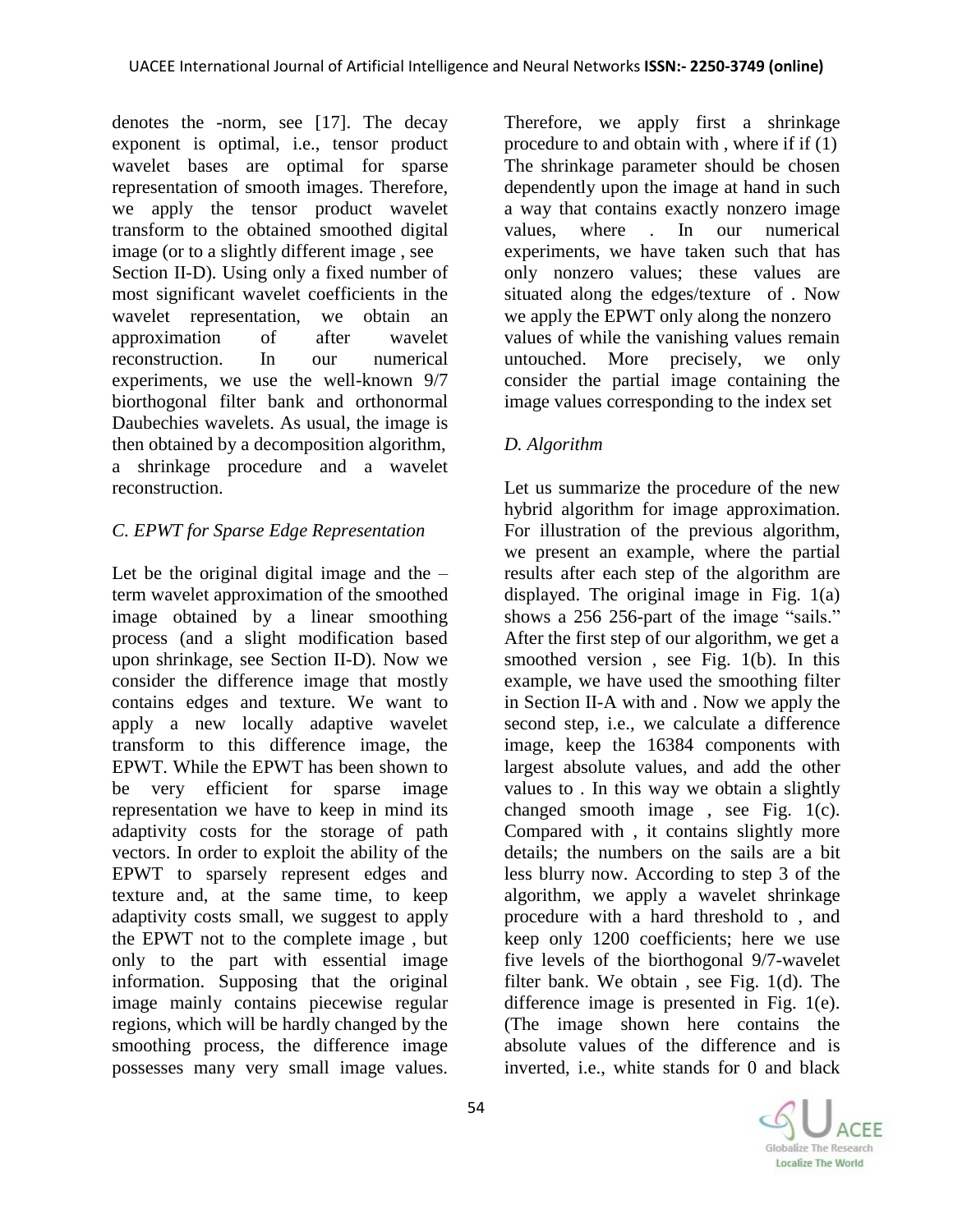for 255). We apply again a shrinkage to this difference image keeping only nonzero coefficients according to step 4 of the algorithm. Fig. 1(f) shows an inverted version of the obtained difference . We apply the EPWT, and a hard threshold to keep only 800 EPWT wavelet coefficients of . The reconstruction is shown in Fig. 1(g), again we present here the absolute values of its components, where white stands for zero and black for 255. Finally, we add the results of wavelet shrinkage in Fig. 1(d) and the result of the EPWT shrinkage in Fig. 1(g) and obtain the result in Fig. 1(h). For comparison, we show in Fig. 1(i) the wavelet approximation of the original image by the 9/7-transform using 2000 nonzerocoefficients.

# NEW HYBRID ALGORITHM

**Input :** digital image  $u^0 = (u^0(I,j)^{N1,N2})_{i=1,j=1}$ .

- 1) Aplly an iterative local smoothing filter for image separation: Fix  $\tau > 0$  and K  $\in$  N. **For** k=1,….,K **do** U<sup>k</sup>(I,j):=u<sup>k-1</sup>(i,j)+ $\tau(u^{k-1}(i+1,j)+u^{k-1}(i-1))$  $1,j)+u^{k-1}(I,j-1)+u^{k-1}(I,j+1)-4u^{k-1}(I,j))$ Using Neumann boundry conditions.  **End** Put  $u^{sm} := (u^{k}(I,j))_{i=1,j=1}^{N1,N2}$ .
	- 2) Apply a shrinkage procedure to the difference image  $d = u^0 - u^{\text{sm}}$  by a hard threshold procedure. Choose a θ such

that  $d(i,j):=S$   $\theta$   $d(i,j)$  possesses exactly  $2^{j}$  nonzero image values, where  $2^J < N_1N_2$ . Now compute a(slightly changed) smooth part of the original image  $u^0$ , namely  $\tilde{u}^{\rm sm}$ :=u<sup>0</sup>-d=u<sup>0</sup>-S  $_{\theta}d$ .

- 3) Apply a usual wavelet shrinkage procedure to the smoothed image  $\tilde{u}$ <sup>sm</sup> using an orthogonal or biorthogonal two dimension wavelet transform. Let  $\tilde{u}^{\rm sm}$  be the approximation of  $\tilde{u}^{\rm sm}$  that is reconstructed using only the M most significant wavelet coefficient.
- 4) Consider the difference image u<sup>r</sup>  $:=u^0$ -  $\tilde{u}^{\rm sm}$ <sub>M that contain</sub> edges and texture. Apply again a shrinkage procedure to  $u^r$  obtaining  $\tilde{u}^r = S_{\theta} - u^r$ , where  $\tilde{u}^r$ possesses exactly  $2^J$  nonzero image values.
- 5) Apply the EPWT with shrinkage to the detail image  $\tilde{u}^r$ , where only the nonzero coefficient of  $\tilde{u}^r$  are used. Let  $\tilde{u}^r$  be the approximation of  $\tilde{u}^r$ using only the N most significance EPWT wavelet coefficients.

**Output**: Then  $\tilde{u}^0$ : =  $-\tilde{u}^{\rm sm}$ <sub>M</sub>+  $\tilde{u}^{\rm r}$ <sub>N</sub> is an approximate of  $u^0$  where we have used only M+N wavelet coefficients.

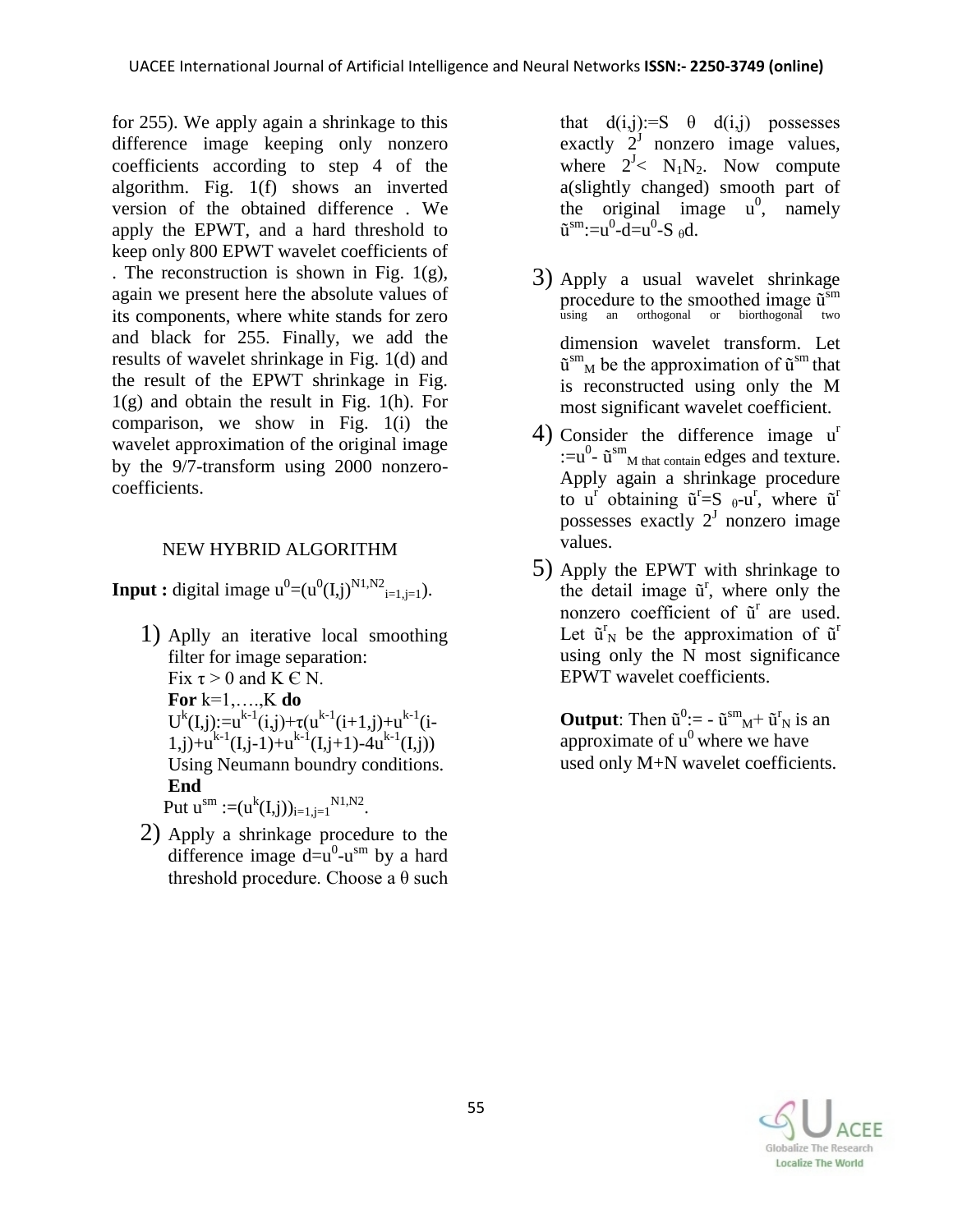

Fig. 2. (a) Original image 16\*16. (b) Smoothed image. (c) Illustration of the shrunken difference with 64 nonzero values and of the first path of the EPWT.



path is indicated. (b) Index sets after applying the EPWT once. (c) Second path. (d) New index sets.

#### V. CONCLUSION

In this paper, we have introduced a first hybrid method that uses the tensor-product wavelet transform for smooth images on the one hand and the EPWT for a sparse representation of the edges and textures of the image on the other hand. Similarly as most known adaptive transforms for image approximation, the EPWT provides very good approximation results but produces a non negligible amount of extra costs due to the adaptivity of the method. Incorporating these "adaptivity costs," adaptive methods only slightly outperform the non adaptive methods but with essentially higher computational costs. One way to obtain a real improvement for image approximation may be to study hybrid methods as we did in

the paper. Also here, the remaining adaptivity costs are not negligible but considerably smaller than for the "pure" EPWT for image approximation. In particular, a further improvement of pathway determination and path encoding may lead to a compression algorithm that is truly interesting for practical purposes.

#### **REFERENCES**

[1] F. Arandiga, A. Cohen, R. Donat, N. Dyn, and B. Matei, "Approximation of piecewise smooth functions and images by edge-adapted (ENO-EA) nonlinear multiresolution techniques," *Appl. Comput. Harmon. Anal.*, vol. 24, pp. 225–250, 2008. [2] X. Bresson and T. F. Chan, "Non-local unsupervised variational image

Globalize The Research Localize The World